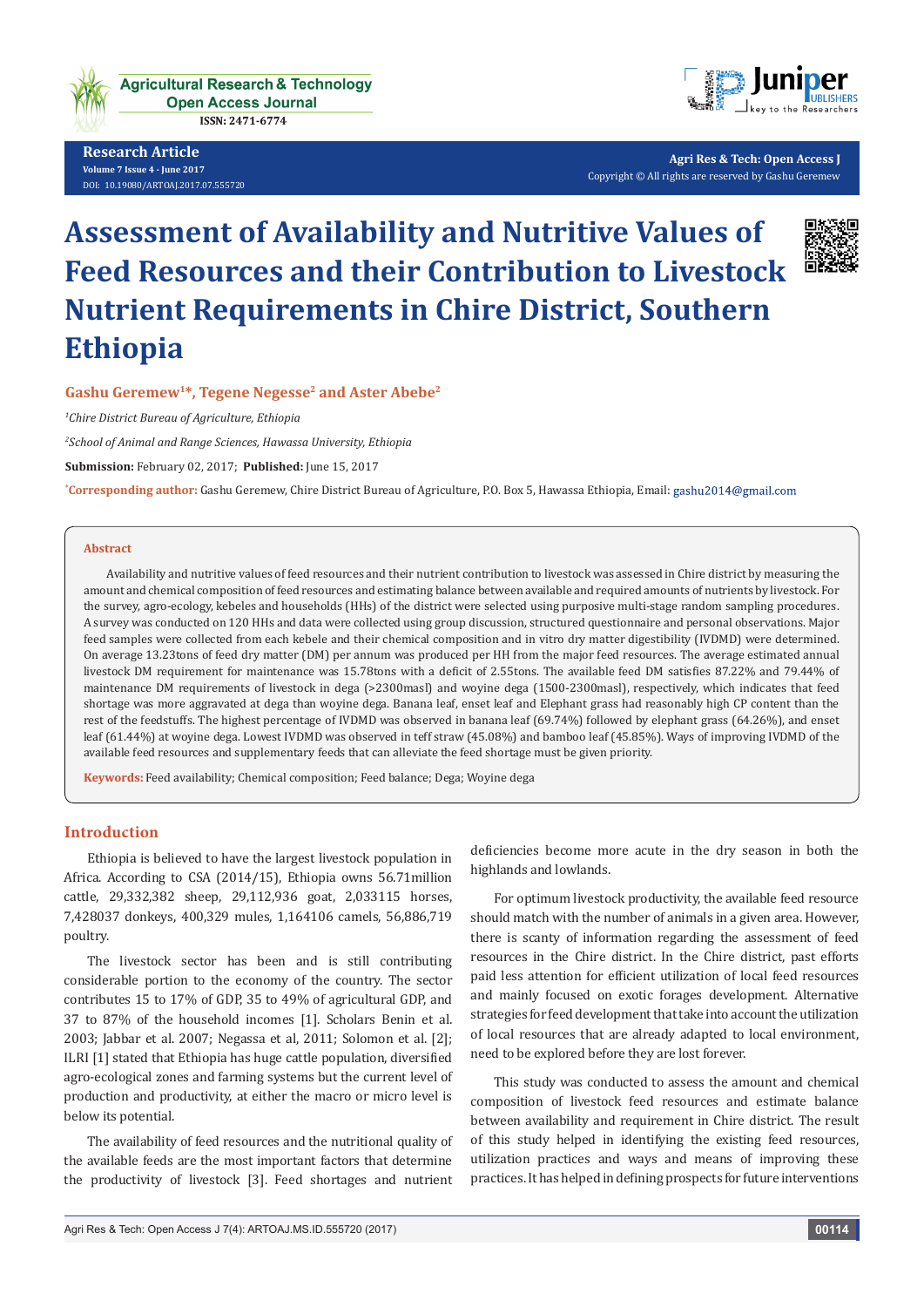in developing livestock feeding systems to enhance productivity and viable integration of the crop and livestock sectors.

## **Materials and Methods**

The study was conducted in Chire district, Sidama zone of the Southern Nations, Nationalities and Peoples' Regional State (SNNPRS). The district is located at 207 km away from Hawassa to the south. The land area of the district is estimated to be 39300ha, and bordered with Nansabo district Oromia Region to the west and to the south, Bensa district to the north and Aroressa district to the east. According to MOA (2000) classification of agro-climatic zones, the district can be divided into three climatic zones, namely highland areas (Dega) >2,300 m.a.s.l, which accounts six keble's (37.5%) of the total land, mid-altitude (Woyine Dega) 1500-2300 m.a.s.l which accounts nine kebeles (56.25%) of the total land and lowland areas (Kolla) <1500 m.a.s.l, which accounts one keble' (6.25%) of the total land areas of the District. The elevation of the Chire districts varies from 1400-3000 m.a.s.l. The mean annual rainfall of District ranges between 900-1500mm while the average annual temperature of the area ranges from 15 °C to 27 °C.

Chire district is characterized by mixed crop-livestock farming system. The livestock population of the area was estimated to be 120464 cattle, 11842 goats, 52793 sheep, 7108 donkeys, 9139 horses, 4063 mule and 59698 chickens (District Agriculture and Rural Development Office 2015). Cereals (maize, barley and teff), haricot bean, enset and coffee are the major crops produced in the area.

#### **Selection of chire district**

Two agro-ecology zones of dega and woyine dega were purposively selected based on livestock population. Kebeles were selected based on proportion of kebeles existing in each altitude zone and randomly from each altitude zones. Households were selected randomly from each kebele.

#### **Feed sample preparation**

 Representative samples of available feed resources were collected during the data collection. Sample site were grouped for grazing site using 0.5mx0.5m quadrants placed randomly. Crop residues were sampled purposely from crop fields. Leaves of different plants were sampled during the dry season, a critical time when these plants serve as the alternative feed source. Thereafter, sub-samples were taken after thorough mixing for laboratory analysis. Feed samples were air-dried under shed before being transported to the laboratory, then dried at 65 °C for 72h, and ground in Willey mill to pass through 1mm sieve and allowed to equilibrate at room temperature for 24h. The samples were then put in plastic bags and sealed for further chemical analysis.

# **Estimation of annual feed resources production and livestock feed requirements**

The quantity of feed dry matter (DM) obtained from crop residues per HH were estimated from grain yield to crop residue ratio using conversion factors suggested by different researchers. The multiplier used for teff, barley and wheat straw was 1.5per

unit weight of grain yield while the factors for maize and haricot bean were 2.0 and 1.2, respectively FAO 1987. The dry matter (DM) output of private grazing pasture, crop aftermath, and enset and banana leaves were estimated using multiplier 3, 0.5 and 8 tons DM/ha/year, respectively (FAO 1987, MOA 2001). The daily DM requirement for maintenance of one TLU was estimated to be 2.5% of the body weight (ILCA, 1991) which is 250x2.5%=6.25kg DM daily or 2.28 t DM per year.

## **Chemical Analysis**

Dry matter (DM) and total nitrogen (N) contents of feed samples were determined following standard method of [4]. Crude protein (CP) was calculated as Nx6.25. Ash was determined by complete burning of the feed samples in a muffle furnace at 500 °C overnight, according to the procedure of AOAC [4]. Neutral detergent fiber (NDF) and acid detergent fiber (ADF) were analyzed using the detergent extraction method [5].

## *In vitro* **dry matter digestibility**

In vitro dry matter digestibility was determined by the method of Tilley & Terry [6] as modified by Van Soest & Robertson [5]. Rumen fluid was collected from sheep by means of esophageal tube.

## **Statistical analysis**

The statistical analysis was carried out using a statistical package for social science (SPSS version 16). Data analysis involved the use of appropriate descriptive statics and frequencies. Means were separated using Tukey test and were considered significant at P<0.05.

## **Result and Discussion**

#### **Land holding and land use pattern**

**Table 1:** Average land use patterns and holding size (ha, Mean±SE) per household in dega and (N=60) and woyine dega zone (N=60).

| <b>Land Holding</b> | Dega Zone<br>$(N=60)$ | <b>Wovine Dega</b><br>Zone $(N=60)$ | <b>Overall</b><br>$(N=120)$ |  |
|---------------------|-----------------------|-------------------------------------|-----------------------------|--|
| Cultivated land     |                       |                                     |                             |  |
| Own                 | $2.4 \pm 0.12$        | $2.38 \pm 0.12$                     | $2.39 \pm 0.16$             |  |
| Rented              | $0.19 \pm 0.05$       | $0.75 \pm 0.03$                     | $0.13 \pm 0.03$             |  |
| Total               | $2.6 \pm 0.10$        | $2.45 \pm 0.12$                     | $2.52 \pm 0.15$             |  |
| Grazing land        |                       |                                     |                             |  |
| Own                 | $0.69 \pm 0.06a$      | $0.31 \pm 0.07$ b                   | $0.504 \pm 0.04$            |  |
| Rented              | $0.8 \pm 0.03a$       | $0.05 \pm 0.02$ b                   | $0.068 \pm 0.19$            |  |
| Total               | $0.78 \pm 0.06a$      | $0.35 \pm 0.07$ b                   | $0.57 \pm 0.53$             |  |
| Total own           | $3.09 \pm 0.28$       | $2.99 \pm 0.26$                     | $2.99 \pm 0.27$             |  |
| Total rented        | $0.99 \pm 0.08$       | $0.13 \pm 0.04$                     | $0.56 \pm 0.60$             |  |
| Overall total       | $4.08 \pm 0.36$       | $3.12 \pm 0.30$                     | $3.62 \pm 0.15$             |  |

Means with different superscript letters within a row between zones are significantly different (P<0.05) N: Number of Respondents; SE: Standard Error

Landholding and land use pattern of respondents in the study district is summarized in Table 1. The overall average household land holding size of the Chire district was 2.99 ha and about 0.56ha was total rented land Chire district. Out of total land owned per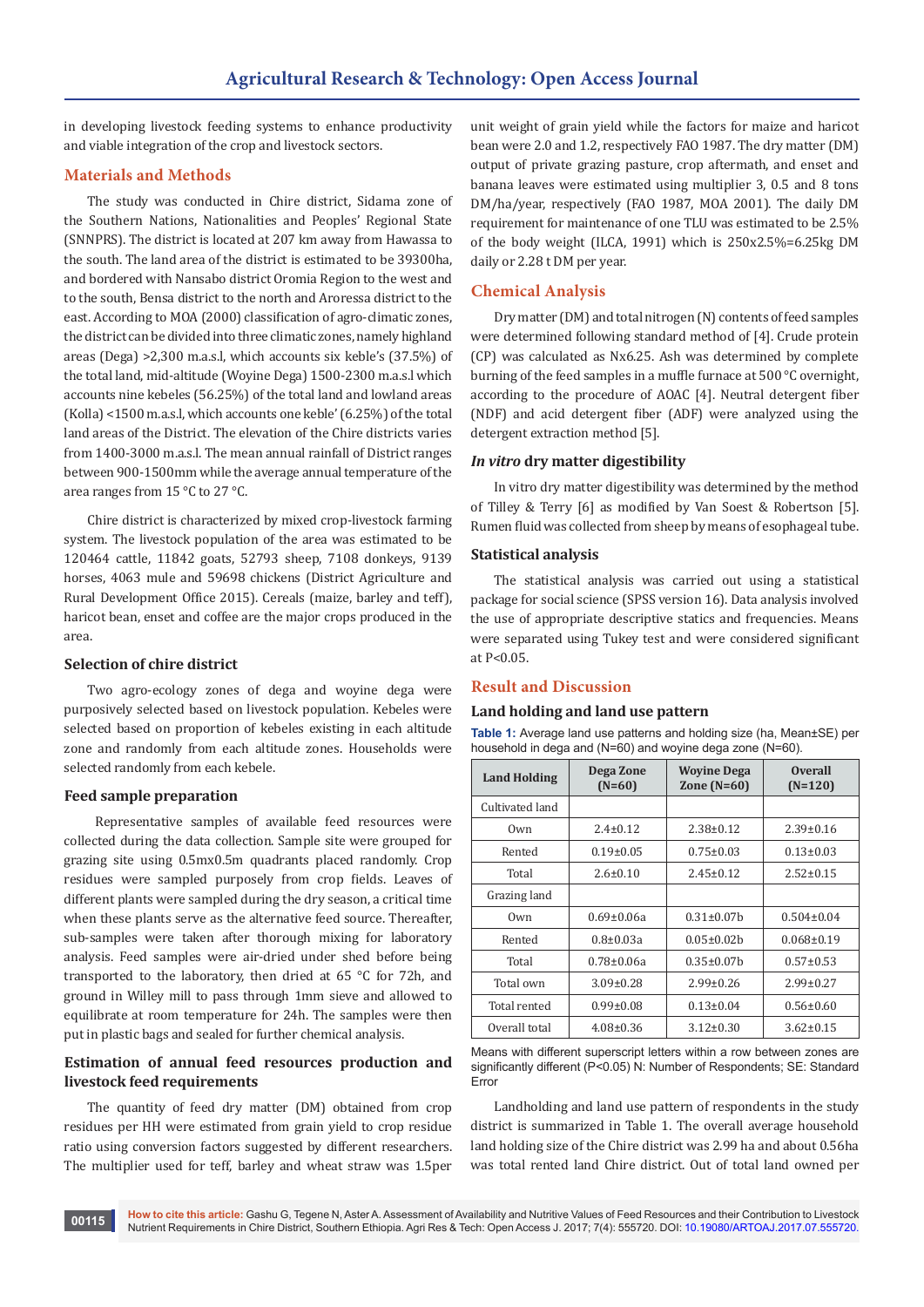household in dega zone was 2.6ha and woyine dega zone was 2.45ha of land was allocated for crop cultivation and 0.78ha in dega and 0.35ha in woyine dega zone was allocated for private grazing.

(P<0.05) N=number of respondents, SE=standard error

#### **Livestock holding and composition**

Tropical livestock unit of the district was 5.6 per household with dega having  $(6.3)$  more  $(p<0.05)$  than that  $(4.9)$  of woyine dega. Cattle were most important livestock species in both agroecologies (Table 2). Mean cattle holding size was much lower than that reported (11TLU) for Adami Tullu Jiddo Kombolcha District (Duressa, 2007), (8.7TLU) for Sinana, (11.5TLU) for Dinsha (Solomon, 2004) and (11TLU) for Badewacho and Soddo Zuria districts (Netsanet, 2006). The smaller TLU per HH in the Chire district could be attributed to shrinkage of grazing land.

**Table 2:** Livestock holding and composition and feed sources per household in dega and woyine dega kebeles of Chire district (TLU).

| Livestock<br><b>Species</b> | Dega $(N=60)$  | <b>Woyine Dega</b><br>$(N=60)$ | <b>Overall Mean</b> |
|-----------------------------|----------------|--------------------------------|---------------------|
| Cattle                      |                | Tropical livestock unit        |                     |
| Bull                        | 1.03           | 0.68                           | 0.86                |
| 0x                          | 0.24           | 0.13                           | 0.19                |
| Heifer                      | 1.34           | 1.13                           | 1.24                |
| Cow                         | 2.58           | 2.34                           | 2.46                |
| Sheep                       | 0.35           | 0.08                           | 0.21                |
| Goat                        |                | 0.05                           | 0.03                |
| Donkey                      | -              | 0.06                           | 0.03                |
| Horse                       | 0.6            | 0.02                           | 0.31                |
| Mule                        | 0.02           | 0.09                           | 0.06                |
| Chicken                     | 0.13           | 0.3                            | 0.22                |
| Feed resources              |                | $\frac{0}{0}$                  |                     |
| Natural pasture             | 50             | 35                             |                     |
| Crop residues               | 21.6           | 0.1                            |                     |
| Crop root                   | 13.3           | 43.3                           |                     |
| Crop after<br>math          | 13.3           | 6.7                            |                     |
| Hay                         | $\overline{a}$ | 1.7                            |                     |
| Supplements                 | 1.6            | 3.3                            |                     |

**TLU:** Tropical Livestock Unit; N: Number of Respondents

#### **Feed resources availability**

Feed problem is one of major factors that hinders the production and productivities of livestock in the Chire district. Natural pasture and root crops (enset and banana leaf) were ranked  $1<sup>st</sup>$  and are primary source of feed to livestock in both agro-ecological zones of the Chire district (Table 2). In general crop residues and natural pasture are the major feed resources of the dega kebeles which agree with Tolera et al. [7], Alemayehu (2004) who reported natural pasture and crop residues to be the major feed resources for highlands of Ethiopia

## **Improved for age development practice and their utilization**

This study indicated that there was less experience in growing improved forage. Majority of respondents mentioned that they do not cultivate improved forage (Table 3) at dega and woyine dega respectively. Admasu [8] has also reported that forage development is a key to skip feed shortages if practiced but it is at an infant stage in terms of usage. Proportion of farmers producing improved forage was only minimal at dega but slightly better at woyine dega. Moreover, reasonable population of respondents conserves feed to overcome seasonal feed shortage problem in dega than woyine dega.

| Table 3: Levels of improved forage development and utilization practices. |  |  |
|---------------------------------------------------------------------------|--|--|
|                                                                           |  |  |

| <b>Respondent Experience</b>                 | Dega Zone<br>$(N=60)$ |            | <b>Wovine Dega</b><br>Zone $(N=60)$ |                |
|----------------------------------------------|-----------------------|------------|-------------------------------------|----------------|
|                                              | No                    | <b>Yes</b> | N <sub>0</sub>                      | <b>Yes</b>     |
| Cultivate improved forage (%)                | 93.3                  | 6.7        | 81.7                                | 18.3           |
| Conserve feed (%)                            | 58.3                  | 41.7       | 71.7                                | 28.3           |
| Treat crop residues (%)                      | 75                    | 25         | 65                                  | 35             |
| Reasons for not producing improved<br>forage |                       | N(%)       |                                     | Rank           |
| Lack of awareness                            |                       | 64(53.3)   |                                     | 1              |
| Lack of seed                                 |                       | 28(23.4)   |                                     | $\overline{2}$ |
| Shortage land                                |                       | 16(13)     |                                     | 3              |
| Availability of other feed sources           |                       | 12(10.3)   |                                     | 4              |

#### **Estimation of available feed resources**

**Table 4:** Estimated annual feed dry matter obtained per household farm from different feed resources.

|                          | <b>Feed Production (T DM/HH)</b> |                         |                 |               |  |  |
|--------------------------|----------------------------------|-------------------------|-----------------|---------------|--|--|
| <b>Sources of Feed</b>   | Dega<br>$(N=60)$                 | Woyine dega<br>$(N=60)$ | Average<br>(DM) | $\frac{0}{0}$ |  |  |
| Maize stover             |                                  | 2.5                     | 1.25            | 29.48         |  |  |
| Teff straw               | 0.02 <sup>b</sup>                | 0.75a                   | 0.39            | 9.19          |  |  |
| Wheat straw              | $1.5\,$                          |                         | 0.75            | 17.68         |  |  |
| Barely straw             | 2.55                             |                         | 1.27            | 29.95         |  |  |
| Haricot bean straw       |                                  | 0.35                    | 0.18            | 4.24          |  |  |
| Bean                     | 0.55                             | 0.25                    | 0.25            | 9.19          |  |  |
| Total crop residues      | 4.62 <sup>a</sup>                | 3.85 <sup>b</sup>       | 4.24            | 100           |  |  |
| Utilizable crop residues | 4.16 <sup>a</sup>                | 3.47 <sup>b</sup>       | 3.84            | 29.02         |  |  |
| Aftermath                | 2.00 <sup>a</sup>                | 0.70 <sup>b</sup>       | 1.35            | 10.2          |  |  |
| Private grazing          | 4.50 <sup>a</sup>                | 1.05 <sup>b</sup>       | 2.76            | 20.86         |  |  |
| Fallow land              | 0.5                              | 0.35                    | 0.43            | 3.25          |  |  |
| Forest/woody land        | 0.25                             | 0.4                     | 0.31            | 2.34          |  |  |
| Enset and banana leaf    | 4.08 <sup>b</sup>                | 5 <sup>a</sup>          | 4.54            | 34.31         |  |  |
| Total DM available       | 15.49a                           | 10.97 <sup>b</sup>      | 13.23           | 100           |  |  |

The dry matter obtained from different feed resources is presented in Table 4. The average utilizable dry matter output obtained per household from private grazing land was higher for dega than woyine dega. The overall average utilizable dry matter output produced annually from crop residues per household was lower than that (6.7 tons DM) reported by Solomon et al. [2] in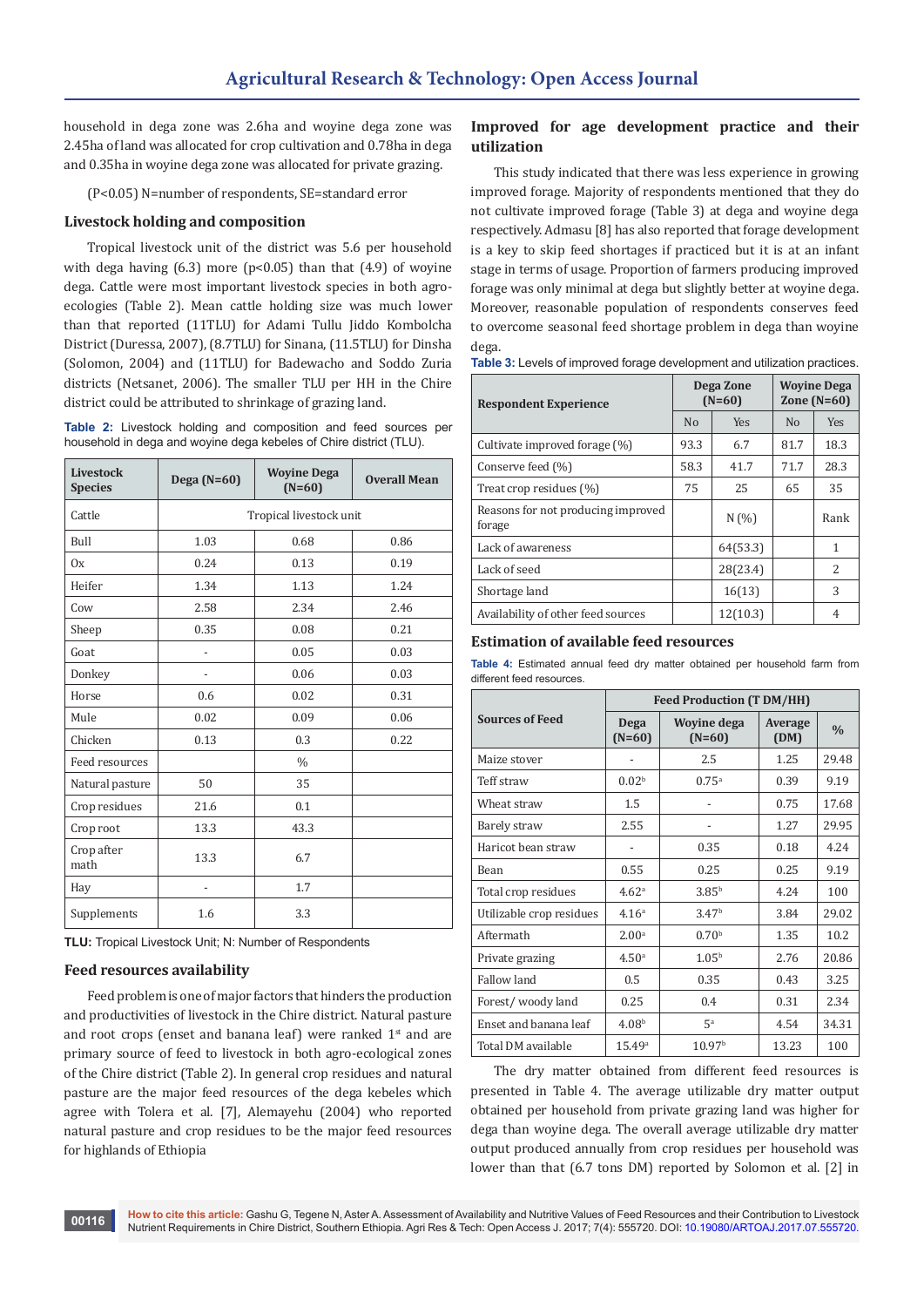the Bale high land. The differences in varieties and types of crops; quality and quantity of fertilizers used; plant protection measures which may also lead to differences in vegetative growth and yield [9]. More than half of the residue DM was contributed by maize stover and barley straw.

#### **Estimation of feed supply and feed requirement**

According to Table 5 the average annual utilizable feed dry matter in dega zone required for maintenance was higher than the actual DM production which could not completely support it. Similar negative feed balances were also reported by Admasu [8] and Wondatir [10] in Wolayita Sodo, Alaba District and central Rift Valley of Ethiopia.

**Table 5:** Estimated annual utilizable feed DM supply, DM requirement and feed balance per household.

| <b>Parameters</b>                          | <b>Agro-Ecology</b> |                    |          |  |  |
|--------------------------------------------|---------------------|--------------------|----------|--|--|
|                                            | Dega                | <b>Wovine dega</b> | Average  |  |  |
| Annual feed DM supply (t)                  | 15.49               | 10.97              | 13.23    |  |  |
| Requirement for maintenance<br>(t DM/year) | 17.76               | 13.81              | 15.78    |  |  |
| Balance of requirement (t)                 | $-2.27$             | $-2.84$            | $-2.55$  |  |  |
| (%)                                        | $-12.88$            | $-20.56$           | $-16.66$ |  |  |

DM: Dry Matter; t: tone

# **Seasonality of feed resources availability**

The type, quality and quantity of available feed resource are influenced by season. Commonly available feed resources at different times of the year are presented in (Table 6). Natural pastures, thinning and green maize stover, weeds and different browse species are used during most part of the year.

**Table 6:** Season of the year when different feeds are available in the Chire district.

| <b>Feed Type Resources</b>   | Sept.-Nov. | Dec.-Apr. | May-Aug. |
|------------------------------|------------|-----------|----------|
| Natural pasture              |            |           |          |
| Dry maize Stover             |            |           |          |
| Green maize stover           |            |           |          |
| Teff straw                   |            |           |          |
| Barely straw                 |            |           |          |
| Crop after math              |            |           |          |
| Cut-and-carry grass          |            |           |          |
| Enset leaves and other parts |            |           |          |
| Browses and weeds            |            |           |          |

Note: The shaded area shows the months during which the given feed resources are available for animal feeding.

## **Chemical composition and nutritive value of feeds**

Chemical composition and nutritive values of major feed resources are shown in Table 7. The high fiber and low crud protein contents of the different feed resources could be related to varietal differences, location or climate, fertility of the land, stage of maturity at harvest, morphological fraction fed, method of harvesting and transporting, length and condition of storage (Archimade et al 2002). The relatively high CP content of enset leaf is in line with

the values (17%) reported by Adugna [11] at southern Ethiopia, which makes it a favorable feed resource in ruminant feeding. High CP combined with low NDF and ADF contents are indicators of good forage quality (Aregheore, 2007). The highest digestibility coefficient was observed in banana leaf followed by elephant grass and enset leaf at woyine dega. Lower IVDMD values were observed in teff straw and in bamboo leaf which is likely associated with their higher lignin content compared to the other feed resources. IVDMD of enset leaf at both agro-ecologies was almost similar and higher than earlier report (69.2%) of Adugna [12].

The nutritive value of crop residues is variable depending upon the species and variety of the crops, time of harvest, handling and storage conditions and other factors [13-28].

| <b>Table 7:</b> Chemical composition (%) and in vitro dry matter degradability of |
|-----------------------------------------------------------------------------------|
| major feed resources in Chire district.                                           |

|                    | Lab DM                  |      | % of DM |       |            |            |              |
|--------------------|-------------------------|------|---------|-------|------------|------------|--------------|
| <b>Feed type</b>   | Agro-<br><b>Ecology</b> | (%)  | Ash     | CP    | <b>NDF</b> | <b>ADF</b> | <b>IVDMD</b> |
| Natural<br>pasture | Dega                    | 90   | 4.5     | 7.5   | 69.49      | 33.12      | 56.52        |
| Natural<br>pasture | Woyine<br>dega          | 91.5 | 6       | 6.25  | 67.51      | 31.18      | 59.42        |
| Elephant<br>grass  | Woyine<br>dega          | 89.5 | 7.5     | 16.09 | 67.11      | 34.02      | 64.26        |
| Enset leaf         | Dega                    | 94   | 9.5     | 12.21 | 56.36      | 25         | 60.79        |
| Enset leaf         | Woyine<br>dega          | 91   | 8       | 14.93 | 57.23      | 26.59      | 61.44        |
| Banana leaf        | Woyine<br>dega          | 88   | 7.5     | 13.62 | 55.44      | 25.19      | 69.74        |
| Sugar cane<br>leaf | Woyine<br>dega          | 85   | 8.5     | 6.37  | 74.01      | 39.39      | 50.45        |
| Bamboo leaf        | Dega                    | 92   | 7       | 10.96 | 69.52      | 31.58      | 45.85        |
| Maize<br>strover   | Woyine<br>dega          | 93   | 8       | 5.67  | 72.55      | 26.62      | 59.42        |
| Teff straw         | Woyine<br>dega          | 91   | 3       | 5.56  | 77.5       | 39.39      | 45.08        |
| Barley straw       | Dega                    | 92.4 | 4.2     | 4.1   | 76         | 42         | 52.1         |

**Abbreviations:** DM: Dry Matter; Cp: Crude Protein; NDF: Neutral Detergent Acid, ADF: Acid Detergent Fiber; ADL: Acid Detergent Lignin, IVOMD: *In vitro* Organic Matter Digestibility

#### **Conclusion and Recommendation**

From this study it can be concluded that the major feed resources available in Chire district were natural pasture, different parts of enset and banana and crop residues. Available feed resources do not meet nutrient requirements to get optimum benefits from the livestock sector. Introducing improved forages and conservation of exiting forage/natural pasture in the form of hay at the end of rainy season might be part of the solution.

#### **Acknowledgement**

The authors acknowledge the Chire district Bureau of Agriculture for giving the chance to pursue this study.